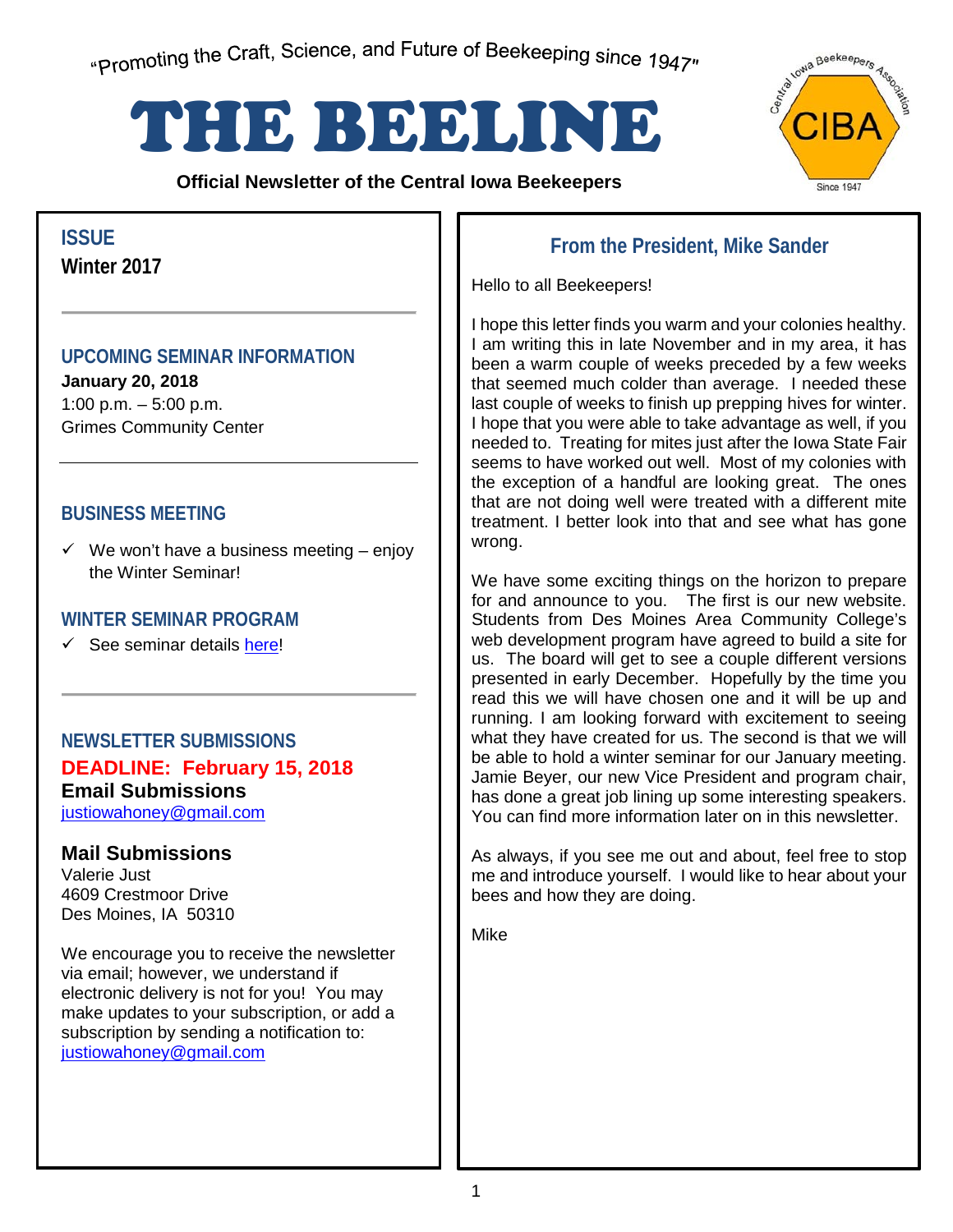## **TABLE OF CONTENTS**

## **Editor Navigation Tips**<br>• If viewing electronically

| If viewing electronically, press the Ctrl keyboard button and right click with your mouse on the topic in the<br><b>Table of Contents.</b> |   |
|--------------------------------------------------------------------------------------------------------------------------------------------|---|
| Use Ctrl + Home on your keyboard to get back to the top of the document.<br>$\bullet$                                                      |   |
|                                                                                                                                            |   |
|                                                                                                                                            |   |
|                                                                                                                                            |   |
|                                                                                                                                            |   |
|                                                                                                                                            |   |
|                                                                                                                                            |   |
|                                                                                                                                            |   |
|                                                                                                                                            |   |
|                                                                                                                                            |   |
|                                                                                                                                            |   |
|                                                                                                                                            |   |
|                                                                                                                                            |   |
|                                                                                                                                            |   |
|                                                                                                                                            |   |
|                                                                                                                                            |   |
|                                                                                                                                            |   |
|                                                                                                                                            |   |
|                                                                                                                                            |   |
|                                                                                                                                            |   |
|                                                                                                                                            |   |
|                                                                                                                                            |   |
|                                                                                                                                            |   |
|                                                                                                                                            |   |
| PONDER THIS.                                                                                                                               | 9 |
|                                                                                                                                            |   |
|                                                                                                                                            |   |
| <b>IOWA DEPARTMENT OF AGRICULTURE AND LAND STEWARDSHIP NEWS  10</b>                                                                        |   |
|                                                                                                                                            |   |
|                                                                                                                                            |   |
|                                                                                                                                            |   |
|                                                                                                                                            |   |
|                                                                                                                                            |   |
| CENTRAL IOWA BEEKEEPERS ASSOCIATION (CIBA) 2018 MEMBERSHIP 14                                                                              |   |
|                                                                                                                                            |   |
|                                                                                                                                            |   |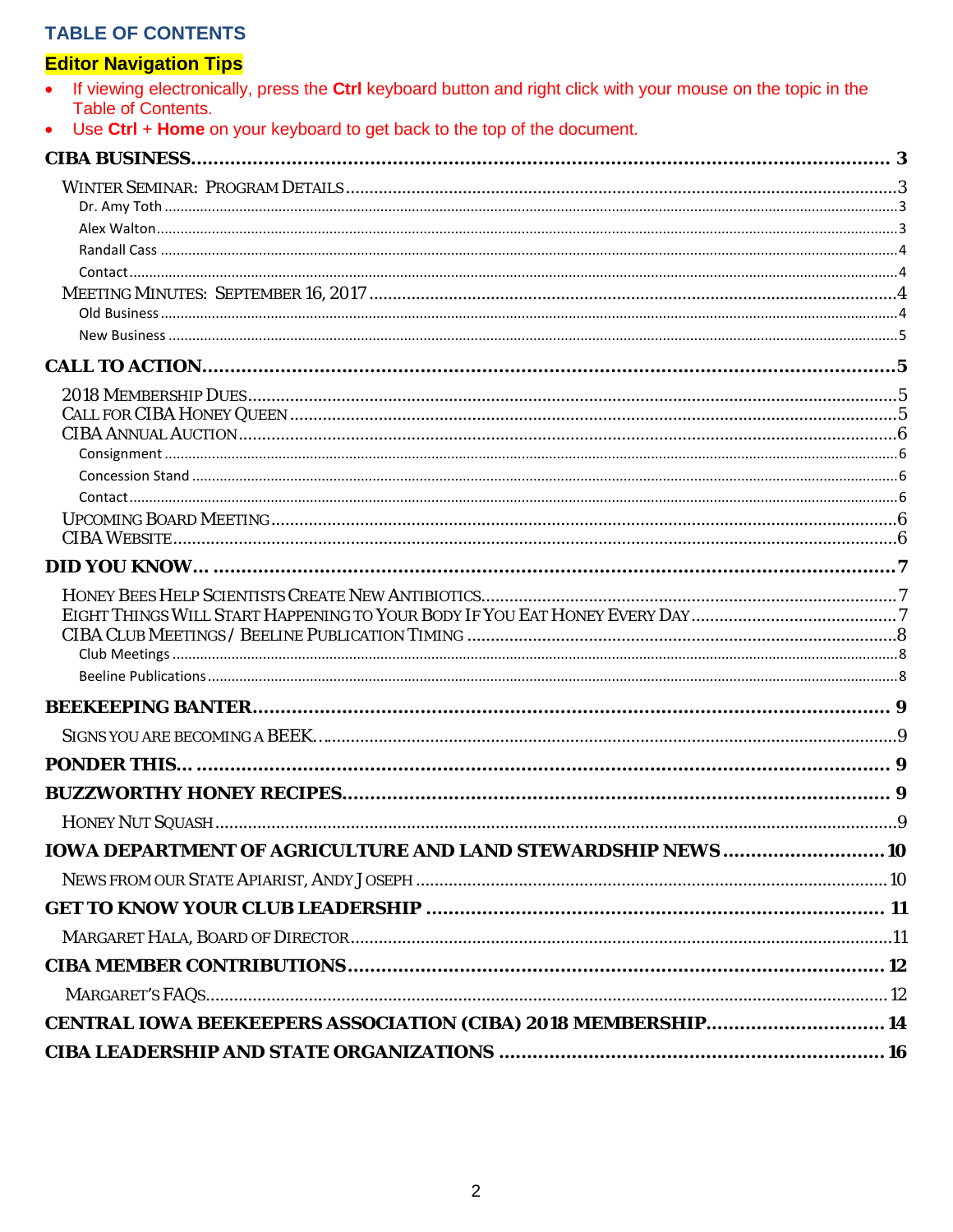## <span id="page-2-1"></span>CIBA Business

## <span id="page-2-0"></span>**Winter Seminar: Program Details**

January 20, 2018  $1:00 - 5:00$  p.m. Grimes, Iowa

The Central Iowa Beekeepers Association (CIBA) is offering a Winter Seminar again this year at the Grimes Community Center – this is the same location as last year's seminar. The address is [410 SE Main Street, Grimes,](https://maps.google.com/?q=410+SE+Main+Street,+Grimes,+IA%C2%A050111&entry=gmail&source=g)  [IA](https://maps.google.com/?q=410+SE+Main+Street,+Grimes,+IA%C2%A050111&entry=gmail&source=g) [50111.](https://maps.google.com/?q=410+SE+Main+Street,+Grimes,+IA%C2%A050111&entry=gmail&source=g)

The seminar is free and everyone, including the public, are welcome to attend. The facility has adequate seating to accommodate a large crowd; reservations are not needed. Snacks and beverages will be available for those in attendance.

CIBA is very excited to be holding this event. We hope that you will be also! Please spread the word.

In the event of severe weather, please monitor the Des Moines area radio and TV stations for cancellation.

Our three Iowa State University speakers are some of the best the Midwest has to offer!

<span id="page-2-2"></span>**Dr. Amy Toth** received her PhD at the University of Illinois working with Gene Robinson, then studied as a USDA Post-Doctoral fellow at Pennsylvania State University with Christina Grozinger. Amy joined the faculty at Iowa State University in 2010, where she is currently an Associate Professor in two departments—Ecology, Evolution, and Organismal Biology and Entomology. Her lab has two main lines of research, one focused on behavioral genomics of paper wasps, and another on how nutrition relates to honey bee behavior and health. She has taught courses on animal behavior, genetics, evolution, and bee biology. She served as President of the North American Section of the International Union for the Study of Social Insects, and was recently named Outstanding New Investigator by the Animal Behavior Society. She manages an active research laboratory sustained by continuous federal funding, and has traveled widely throughout the U.S. and abroad for lectures and invited talks.

#### Amy's talk is titled **"Infiltrating the Hive Mind: How Parasites and Pathogens Manipulate Honey Bee Behavior."**

Description: Honey bees use a wide variety of complex social behaviors within the hive, with close knit interactions between individuals. The same features that make honey bees fascinating as "super-organisms" also make them prime targets for pathogens (like numerous well-known viral and bacterial diseases). From the perspective of a pathogen, a honey bee hive is a bonanza of food, with thousands of potential hosts in a tightly packed area. But a "smart" pathogen doesn't kill its host outright— rather, it builds up slowly, keeping its host alive while using the host's body and mind to reproduce and spread itself. We have been studying the ways in which viruses might "infiltrate" bee hives, asking whether they can adaptively manipulate bee behavior to increase their own transmission. Our studies suggest Israeli Acute Paralysis Virus (IAPV) uses a three-part strategy of manipulation. First, IAPV makes bees more social within a hive— increasing rates of food sharing between hive mates, which could allow the virus to spread within a hive. Second, IAPV makes bees more likely to exit the hive as foragers, which could increase the potential for spreading of the virus to other hives through forager contact at flowers or drifting to other hives. Third, bees infected with IAPV are more likely to be accepted by guard bees from a foreign hive, increasing the chance that these "Typhoid Mary" bees spread IAPV into other hives. There results suggest viruses do more than make bees sick— they may also insidiously alter honey bees' social behavior in ways that increase their own transmission within and between hives.

<span id="page-2-3"></span>**Alex Walton** is a graduate student at the Toth Lab, part of the Ecology and Evolutionary Biology program at Iowa State University. He received his bachelor's degree from the University of Arizona, where he studied division of labor in ants and bumble bees. He spent a year working for the USDA-ARS at the Carl Hayden Bee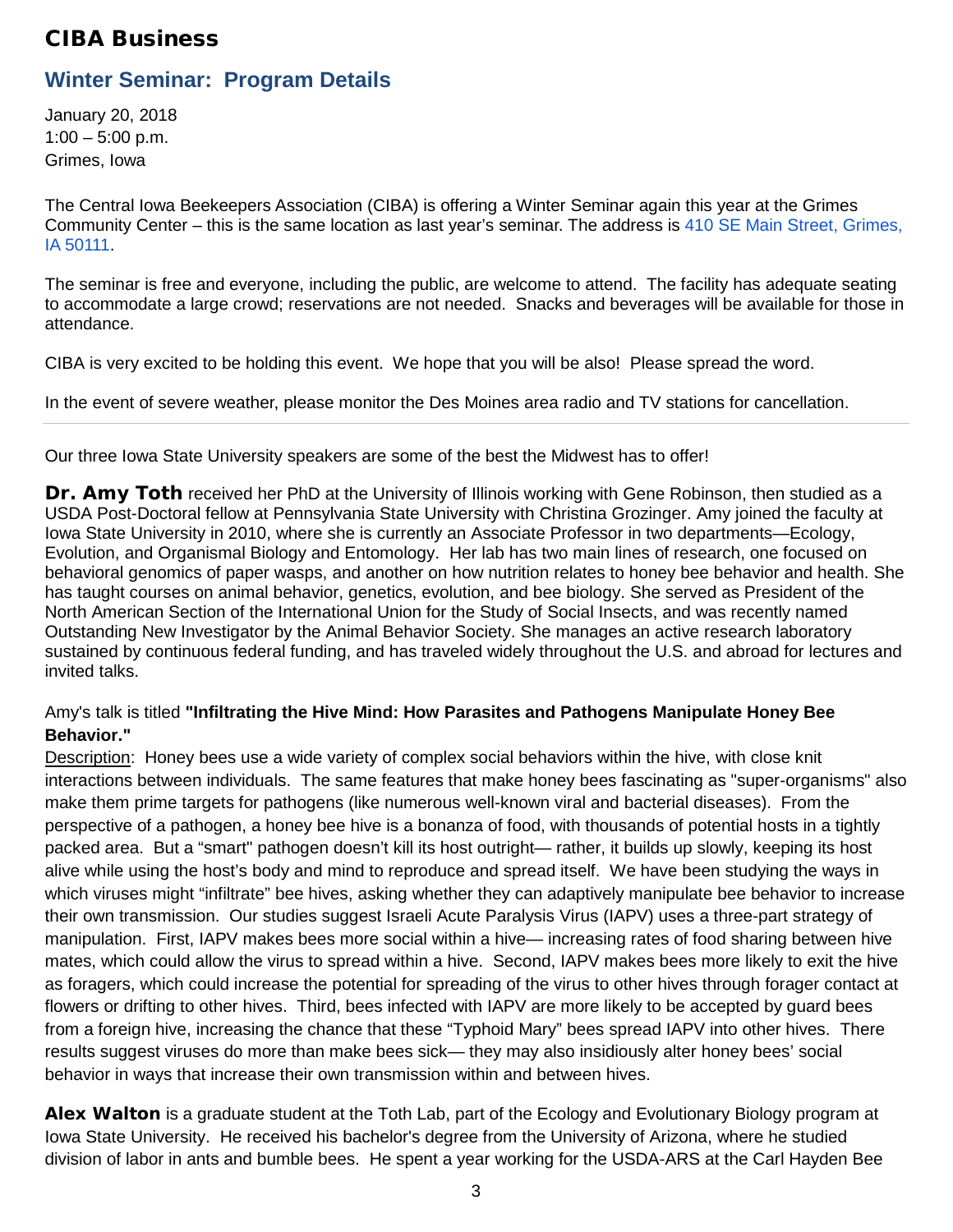Research Center. His research interests include communication and organization in complex systems, and the evolution of eusocial insect societies.

#### Alex's talk is titled **"Your Bees have Personality! Individual Behavioral Differences within the Honey Bee Work Force."**

Description: Honey bee colonies are amongst the most efficient and productive societies to ever exist. This is in no small part due to their division of labor: some bees perform some jobs, and other bees perform others. What tasks a bee does is most strongly associated with how old she is. However, age is not the whole story. We have investigated behavioral differences of individuals of the same age, and how persistent they are in different potential contexts, and even as they age. We have found that such unique differences, often called "personalities" do exist amongst honey bee workers in a colony. The causes of these personalities may be in part due to the nutrition workers receive (both as larvae and as adults), and other in-hive environmental factors. Personality differences may be an important, and under-studied, contributor to the highly sophisticated division of labor of the honey bee society.

<span id="page-3-0"></span>**Randall Cass** is an Extension Entomologist at Iowa State University. His area of expertise is honey bees, native bees and pollinators. Randall has a M.S. in International Agricultural Development from the University of California Davis.

Randall's talk is titled **"Practical Lessons from a Beekeeping Cooperative in Rural El Salvador."** Description: Randall worked with a group of new beekeepers from February 2015 to March 2016 that were interested in improving their honey production and forming a cooperative in El Salvador. He will discuss the challenges the cooperative faced and the solutions they devised to boost production with very little investment. Many of the lessons learned should apply here in Iowa.

#### <span id="page-3-1"></span>**Contact**

Please contact Jamie Beyer, CIBA Vice President, for additional information, questions, suggestions or comments.

Home: [\(515\) 433-0194](tel:(515)%20433-0194) Work/Cell: [\(515\) 231-0215](tel:(515)%20231-0215) Email: [beyersbog@aol.com](mailto:beyersbog@aol.com)

## <span id="page-3-2"></span>**Meeting Minutes: September 16, 2017**

The meeting was called to order by Mike Sander, President, at 6:11 p.m. Attendance was 19 members.

There was a call for additions to the agenda, none presented.

#### <span id="page-3-3"></span>**Old Business**

**Reading of the Minutes of the June Meeting.** A motion was made to waive the reading of the minutes, as they were published in the June newsletter. The motion was seconded. Motion carried. The minutes were approved

**Treasurer Report.** Val Just reported on the status of the accounts, checking, savings and two CDs. The Honey Queen account has a healthy balance. It was left to the discretion of the treasurer to determine the CD activity.

**Meeting Site Update.** Jamie B. suggested the Altoona Iowa State Extension Office. This may work as it is close to several restaurants. It would appear as though many, if not most, of the members would like to carry on the tradition of having a meal with the meeting. The Starlite Inn in Ames was suggested. One concern was costs. Suggestions were to be sent to Jolene Eriksen.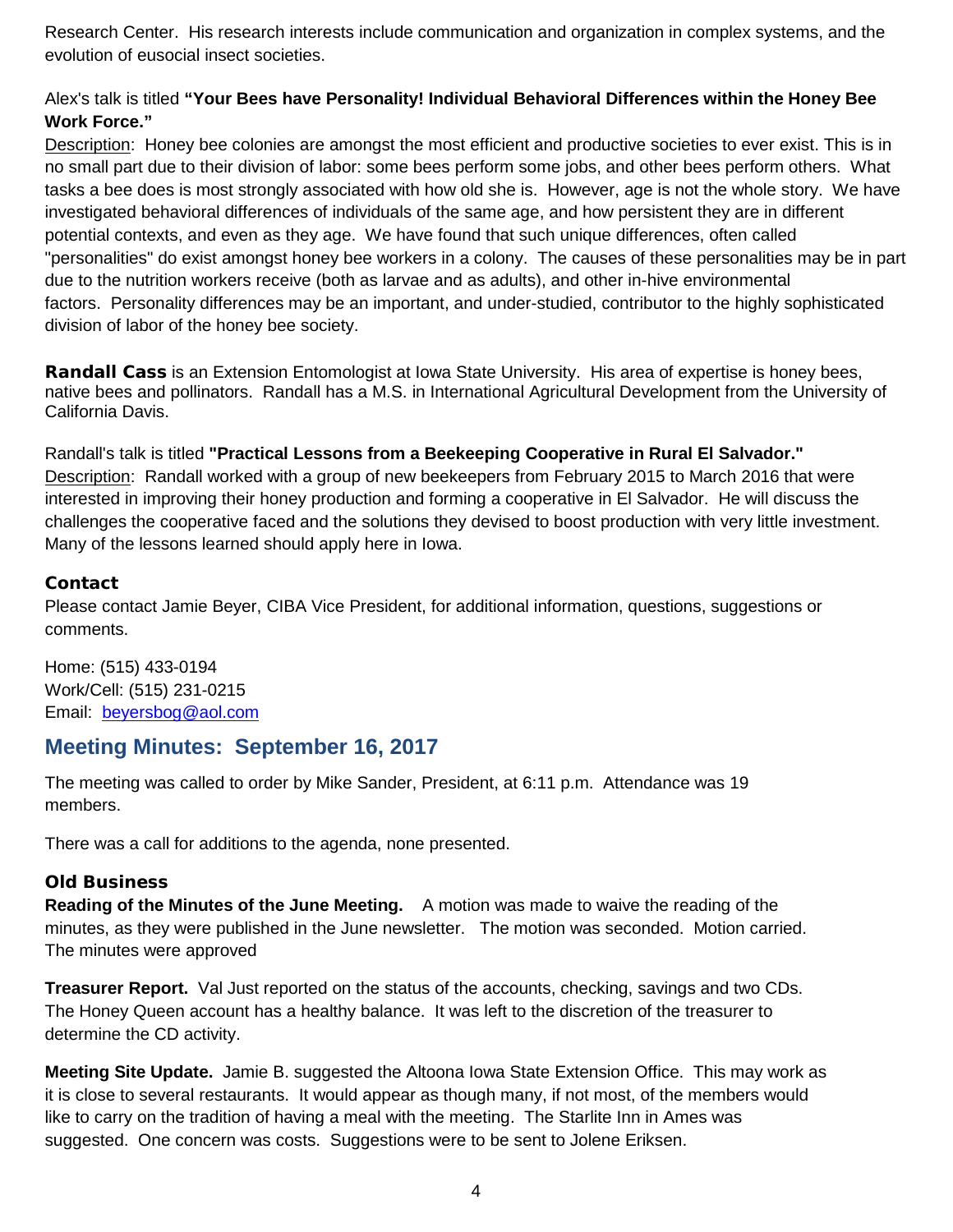**Auction Report**. There was some concern that perhaps finding a new place for the auction was moving fast enough, but the auction will continue in Perry for the time being. The Perry Armory is a suggestion. Requirements are someplace with restroom facilities, electricity, and a kitchen or a food area. The new space needs to be long-term and in central Iowa. Everyone is asked to be thinking of places, research it if possible, and get the information to Julie Sander. Julie reminded everyone to set aside equipment as they are putting away equipment in the fall for the auction. The 2018 auction will be April 21, 2018.

**Website Update**. Mike apologized for the confusion about the website. It was thought that the website expired at the end of September, but it actually expired August 31, 2017.

#### <span id="page-4-0"></span>**New Business**

**Elections**. Jamie Beyer was nominated for Vice-President and the nomination was seconded. Jamie accepted the nomination and there were no other nominations. A motion was made to close nominations and it was seconded. A motion was made for a unanimous vote. It was seconded and the motion carried. Steve Hanlin will take Jamie's position on the board until the March elections.

Meeting is adjourned.

Submitted by,

Jolene Eriksen, Secretary

## <span id="page-4-1"></span>Call to Action

## <span id="page-4-2"></span>**2018 Membership Dues**

Time really does fly, and it is that time of year again to determine if you want a single or a family CIBA membership. Membership in CIBA runs on a calendar year, January 1 to December 31. If you have not done so already, membership for 2018 is now due. We developed a [new membership form,](#page-13-0) which is available in this edition on pages 14 and 15.

As a reminder, you must be a current member to participate in the election of officers and directors at the March meeting. Membership forms will be available at the Winter Seminar in January, the March CIBA meeting or you can send your payment (checks should be made payable to CIBA), with a completed membership application form, to:

Valerie Just 4609 Crestmoor Drive Des Moines, IA 50310

**NOTE**: IF YOU HAVE PAID IN ADVANCE FOR MEMBERSHIP DUES, PLEASE COMPLETE THE MEMBERSHIP FORM AND GIVE IT TO VALERIE JUST – WE ARE REQUESTING ADDITIONAL INFORMATION WHICH WILL BE DETAILED IN OUR 2018 MEMBERSHIP DIRECTORY, AND WE WOULD LOVE TO COLLECT THE INFORMATION FROM YOU.

## <span id="page-4-3"></span>**Call for CIBA Honey Queen**

We continue to look for candidates for the Central Iowa Beekeepers Association Honey Queen as we have all year. If you know of any young lady who might be interested, please contact one of the CIBA board members.

Connie Bronnenberg has agreed to assist CIBA and our Honey Queen with information and advice. This is a great opportunity for the CIBA Honey Queen, as Connie has many years in working with the Iowa Honey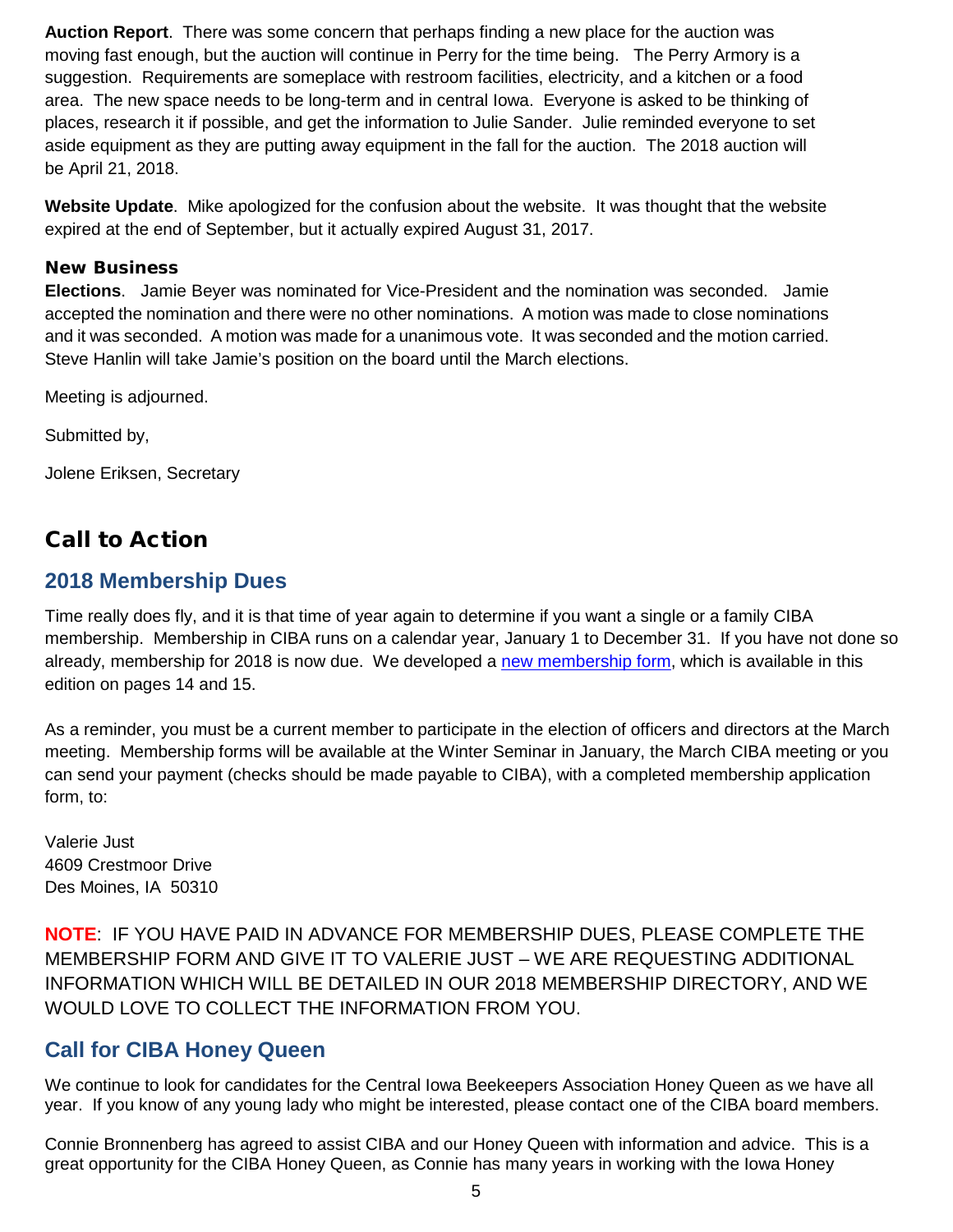Producers Association (IHPA) Honey Queen and has mentored two Honey Queens in being selected and crowned as American Honey Queens.

## <span id="page-5-0"></span>**CIBA Annual Auction**

- **What: CIBA Annual Auction When: Saturday, April 21, 2018 Auction starts at 10:00 a.m.**
- **Where: Spring Valley Honey Farm's Honey House Perry, Iowa**

#### <span id="page-5-1"></span>**Consignment**

It's time to consign! **CIBA members** that commit to consign by March 1st will be awarded a 10% consignment fee, which is a reduction from the standard consignment fee of 15%.

Committing to consign does not require a list of the items you are consigning, but the sooner we know the items you have to sell, the better we can advertise, and the better your opportunity to sell your beekeeping equipment, etc. After March 1<sup>st</sup>, member and non-member consigners will be charged a 15% consignment fee.

As you are putting items away or cleaning your supplies, start a list of what you want to bring to the auction. The picture below demonstrates one beekeeper's auction item – the beekeeper converted to two-gallon feeders this year, so one-gallon feeders will be available for bidders!



#### <span id="page-5-2"></span>**Concession Stand**

Calling for all cooks and bakers! As in the past, there will be a concession stand at the auction – the stand funds our Honey Queen / Honey Ambassador program. Please let us know if you would like to help with food items, and what you are interested in assisting with!

#### <span id="page-5-3"></span>**Contact**

Please contact Julie Sander at [majlsander@msn.com.](mailto:majlsander@msn.com)

## <span id="page-5-4"></span>**Upcoming Board Meeting**

The leadership team's goal is to have a board meeting on a quarterly basis. Members are welcome to attend our board meetings. Our next board meeting is on February 21, 2017, from 6:00 – 9:00 p.m., at Café Diem in Ankeny.

Hope to see you there!

## <span id="page-5-5"></span>**CIBA Website**

We are very excited to advise we have a new website coming very soon! We have been working with DMAAC students to develop a new website, with more bells and whistles than our previous model! Mike Sander has been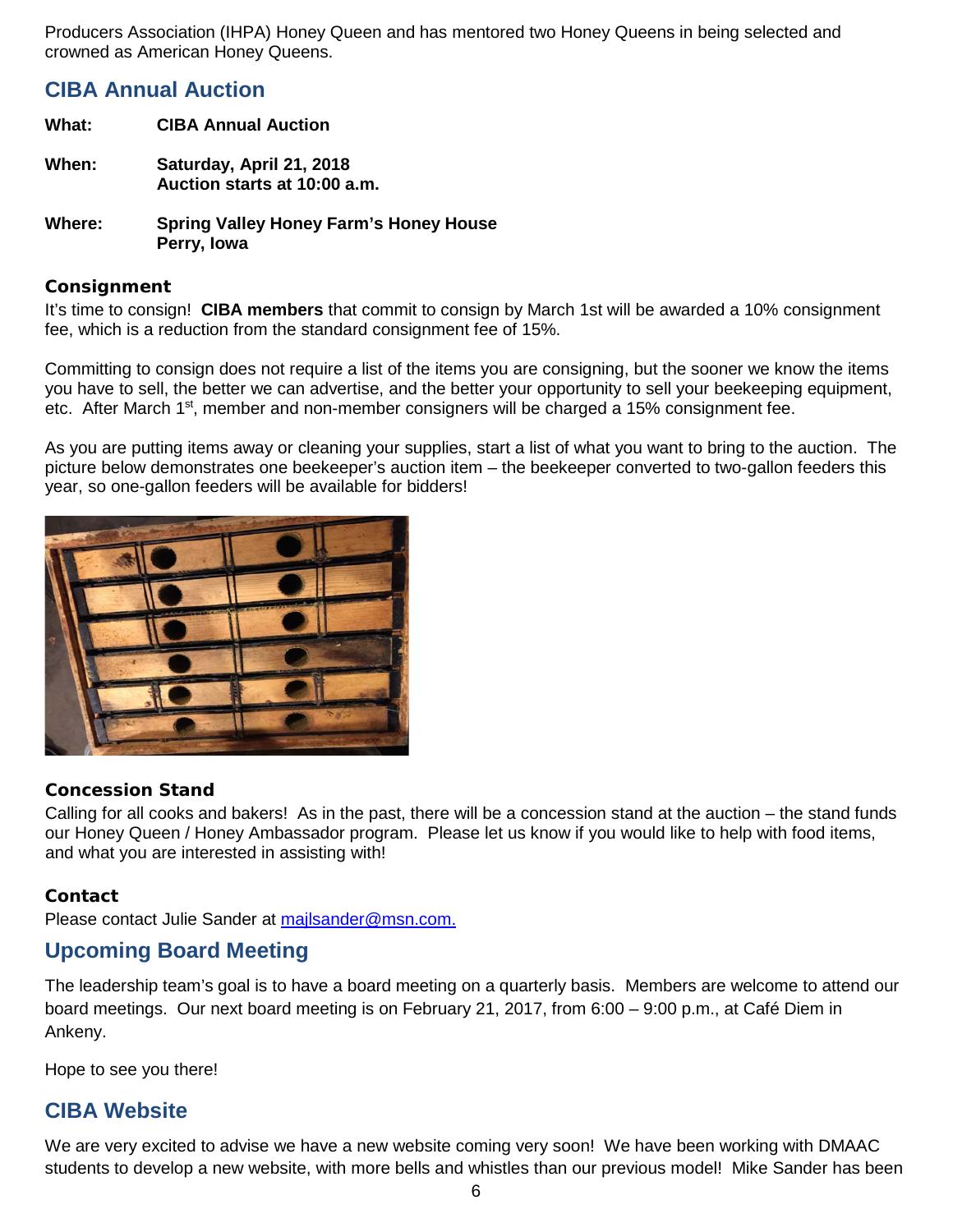instrumental in collaborating with these students – the leadership team has recently been given links to three different versions – we have been reviewing and determining which design has the best framework/structure for our organizational needs.

Once the website is up and running for public consumption, we will send out an email, providing the link to any member that has provided us an email address. We will also be updating the membership at the Winter Seminar – for those members that are not receiving email notifications, we should be able to announce the website address at the seminar.

Be on the look-out for more exciting news to come!

## <span id="page-6-0"></span>Did You Know…

## <span id="page-6-1"></span>**Honey Bees Help Scientists Create New Antibiotics**

#### [Written by Brook Hays for UPI](https://www.upi.com/Science_News/2017/09/07/Honey-bees-could-help-scientists-create-new-antibiotic/2871504787310/)

A protein produced by honey bees could inspire the first new antibiotic in 30 years. Health officials are desperate for new antibiotics as dangerous bacterial strains strengthen their resistance against long-used drugs

Every year in the United States, 2 million people are infected with drug-resistant bacteria. For 23,000 people, the infection and related complications prove fatal. Researchers are constantly scanning nature for compounds and molecules that might inspire new antibiotics. Recent studies have identified potential compounds in [sponges](https://www.upi.com/Science_News/2016/06/22/Antarctic-sponge-yields-MRSA-killing-compound/8321466608914/) and [Komodo dragons.](https://www.upi.com/Science_News/2017/02/23/Komodo-dragon-blood-boasts-antimicrobial-properties/3451487863582/)

In a new study published this week [in the journal Nature Structural & Molecular Biology,](https://www.nature.com/nsmb/journal/vaop/ncurrent/full/nsmb.3439.html) researchers highlight the promising Api137, a protein capable of blocking protein production in harmful bacteria. The protein is produced naturally by bees, wasps and hornets, and helps keep the insects infection-free. Most antibiotics disrupt protein production by targeting the ribosome inside bacterial cells. The ribosome is responsible for synthesizing the proteins that allow bacteria cells to function.

Api137 -- an antibacterial peptide, or small protein -- works by thwarting DNA translation, the genomic process that sees genetic instructions read and translated into fresh proteins. The latest analysis of Api137 -- carried out by researchers at the University of Illinois at Chicago -- has helped scientists better understand exactly how the protein works. Now, scientists are working to replicate, or synthesize, the peptide in the lab.

"This project was a result of an excellent collaboration of our team," researcher Vázquez-Laslop [said in a news](https://today.uic.edu/honeybees-could-play-a-role-in-developing-new-antibiotics)  [release.](https://today.uic.edu/honeybees-could-play-a-role-in-developing-new-antibiotics) "We can now harness the knowledge of how Api137 works to make new drugs that would kill bad bacteria using a similar mechanism of action."

## <span id="page-6-2"></span>**Eight Things Will Start Happening to Your Body If You Eat Honey Every Day**

#### [Catch the Buzz / November 1, 2017](http://www.beeculture.com/catch-buzz-eight-things-will-start-happening-body-eat-honey-every-day/?utm_source=Catch+The+Buzz&utm_campaign=0e22e7db5b-Catch_The_Buzz_4_29_2015&utm_medium=email&utm_term=0_0272f190ab-0e22e7db5b-332099069)

We're always trying to find the perfect product that could become a magic pill for our body while also being delicious and enjoyable. Honey is an excellent antioxidant, which means its regular consumption will cleanse your body of various toxins. In addition, its antibacterial properties will considerably improve the condition of your skin. *These eight things will start happening to your body if you eat honey every day:*

**Weight loss:** If you're watching your weight, doctors recommend excluding all sugar-based sweets — but not honey. That's because the sugar present in honey has a different composition from that found in other sweeteners. Honey boosts your metabolism, which is essential for weight loss.

**Clearer skin:** Honey is an excellent antioxidant, which means its regular consumption will cleanse your body of various toxins. In addition, its antibacterial properties will considerably improve the condition of your skin.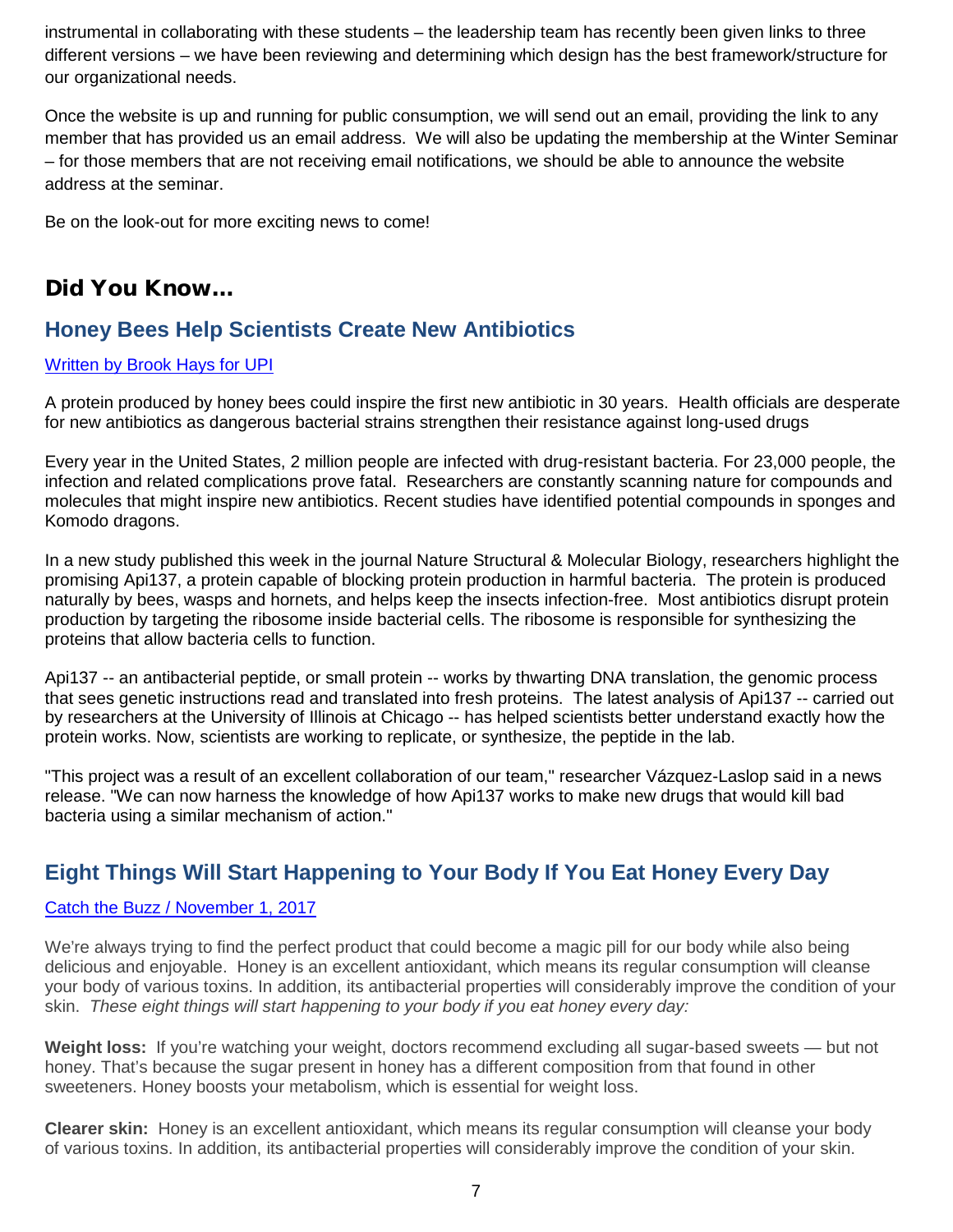**Lowered cholesterol level:** Honey has no cholesterol at all. Quite the contrary: its constituent components and vitamins contribute to decreasing levels of cholesterol. Daily consumption of honey has a beneficial effect on the level of antioxidant compounds in the body that can fight excess cholesterol.

**Stronger heart:** Research shows that the antioxidants contained in honey can prevent arteries from narrowing. Depending on the place of occurrence, narrowing may lead to cardiac failure, memory deterioration, or headaches. Drinking a glass of water with a few spoonsful of honey will be enough to prevent that.

**Improved memory:** Other research demonstrates the ability of honey to fight stress, restore the cellular antioxidant defense system, and as a consequence, improve memory. Besides, the calcium contained in honey is easily ingested by the brain, which has a beneficial effect on its functioning.

**Promotes quality sleep:** The sugar contained in honey increases the level of insulin in the blood, which then releases serotonin. Serotonin is further transformed into melatonin, a hormone that promotes quality sleep.

**Cleanses the digestive tract:** Honey is a strong antiseptic, so it's recommended to eat a spoonful of honey on an empty stomach. This simple ritual helps to prevent various diseases associated with the digestive tract. Besides, while passing through the stomach, honey destroys germs and heals small wounds in the mucous membrane.

**Soothes the nerves, alleviating numerous psychological disorders:** This might sound odd, but a fact is a fact. Honey helps to soothe the nerves and relieve fatigue. The glucose contained in honey is essential for the work of neurons. It is quickly absorbed into the blood, which furthers relaxation and alleviation of psychological disorders.

#### **Try this honey and garlic combo**

When combined with another natural remedy with strong antiseptic and healing properties — garlic — the power of honey will increase tenfold. Garlic-infused honey will boost your immune system and keep you in good health. You're going to need the following ingredients:

- 1. 3-4 heads of garlic
- 2. 1 cup raw honey
- 3. a small jar with a lid

Separate the garlic heads into cloves, and remove their outer layers. Put them into the jar, and then pour honey over them. Remove bubbles if necessary. Cover the jar with a lid, and put it away to infuse for a few days. Take one spoonful a day on an empty stomach, and you will feel energized and healthy like never before.

## <span id="page-7-0"></span>**CIBA Club Meetings / Beeline Publication Timing**

#### <span id="page-7-1"></span>**Club Meetings**

Did you know that CIBA has **quarterly** meetings, and they occur on the third Saturday of the following months?

- March
- June
- September

The December meeting is at the discretion of the President of the club – if you recall last year, we had a January seminar with Michael Bush that took the place of our quarterly December club meeting. This year, we will have a [Winter Seminar](#page-2-0) on January 20<sup>th</sup>.

#### <span id="page-7-2"></span>**Beeline Publications**

Did you know that CIBA publishes a standard edition of the Beeline 4 times a year? Typically, the publication is mailed/emailed 1-2 weeks prior to the quarterly meetings. Valerie Just is the editor of the newsletter; Jolene Eriksen, our club Secretary, manages the distribution of the newsletter.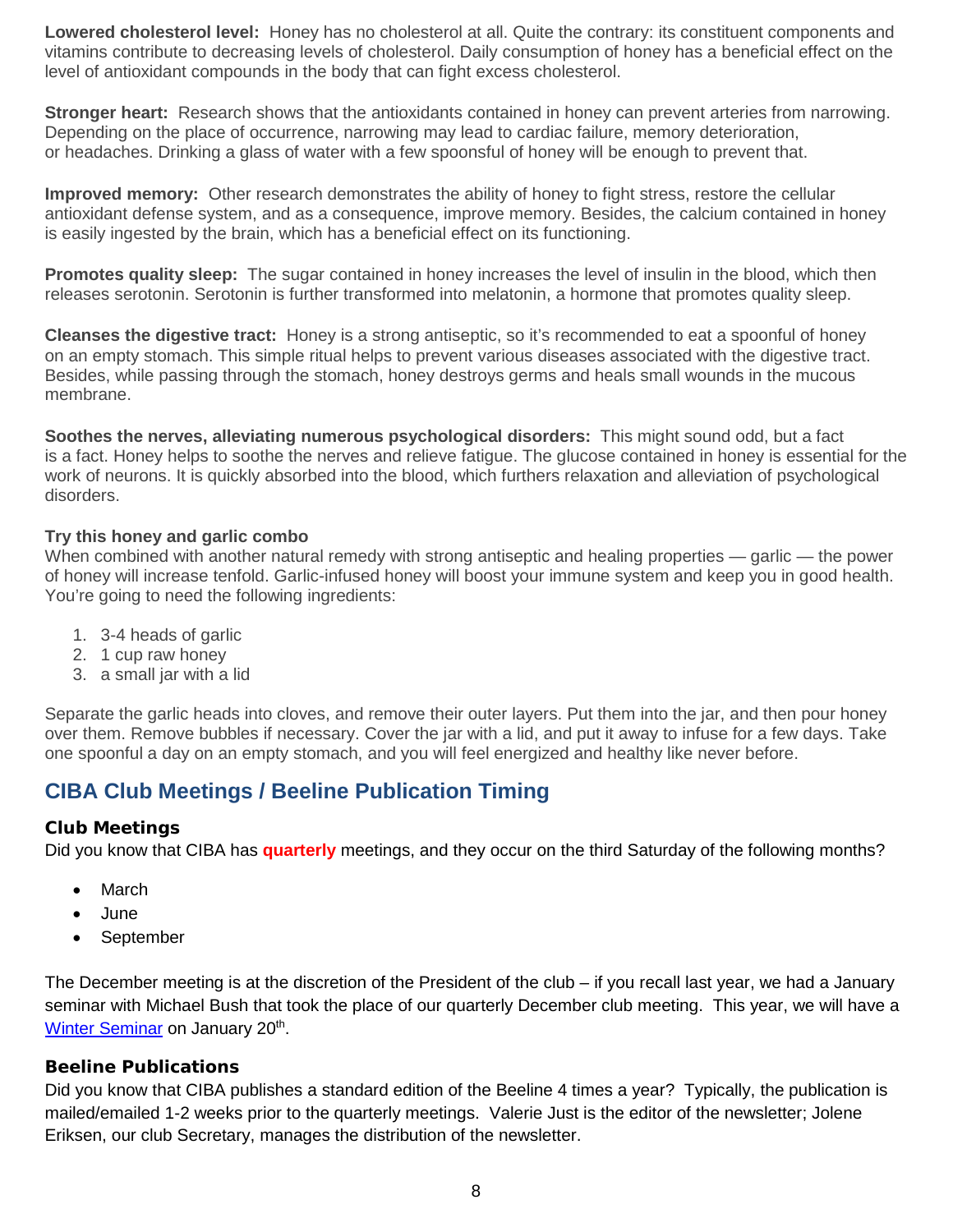- Spring March
- Summer June
- Fall September
- Winter December: Since the [Winter Seminar](#page-2-0) is taking the place of the December meeting, this edition will be sent towards the end of December/early January.

In addition, last year, we published a Special Edition that was focused on information for new beekeepers, and provided at the beginner beekeeping classes in Central Iowa.

Once our new website is published, you will be able to find archived and current publications of our newsletter.

## <span id="page-8-0"></span>Beekeeping Banter

## <span id="page-8-1"></span>**Signs you are becoming a BEEK…**

Excerpts from<http://www.hobbyfarms.com/12-signs-youre-becoming-a-beek/>

- ♣ You are no longer speaking to your neighbor following a heated dispute over the Flow Hive.
- ♣ If you find a lost bee in the house in the middle of the night, you carry it back out to the hive in your bare feet, talking gently to it the entire time.
- ♣ You worry about nucs more than nukes.
- ♣ You talk so much about whether to buy Caucasians, Italians or Russians that the old lady across the street thinks you are into human trafficking. You try to explain these are just bee varieties, but she has turned off her hearing aid.
- ♣ You've gone from one of those people who refers to all flying insects with stingers as "bees" to someone who can tell a paper wasp from a yellow jacket from a bee in full flight.
- ♣ You no longer tiptoe gingerly around the hives, and you have filled your entire yard with lavender, catmint, bee balm, borage, snapdragons and lemon balm.
- ♣ Beekeeping manuals and catalogs cover your coffee table, and you spend hours watching your hives instead of the television, trying to decipher the mystery of the waggle tail dance.

## <span id="page-8-2"></span>Ponder This…

Contributed by Margaret Hala

The cost of queens in 2004 was \$14.00 each

<span id="page-8-3"></span>

## Buzzworthy Honey Recipes

**Editor's Note:** If you have a delicious recipe that has honey as an ingredient, and would like to share it with our club members, send the recipe to Valerie at [JustIowaHoney@gmail.com.](mailto:JustIowaHoney@gmail.com)

## <span id="page-8-4"></span>**Honey Nut Squash**

Resource: [The National Honey Board](https://www.honey.com/recipes) Contributed by Valerie Just **YIELD:** Makes 4 servings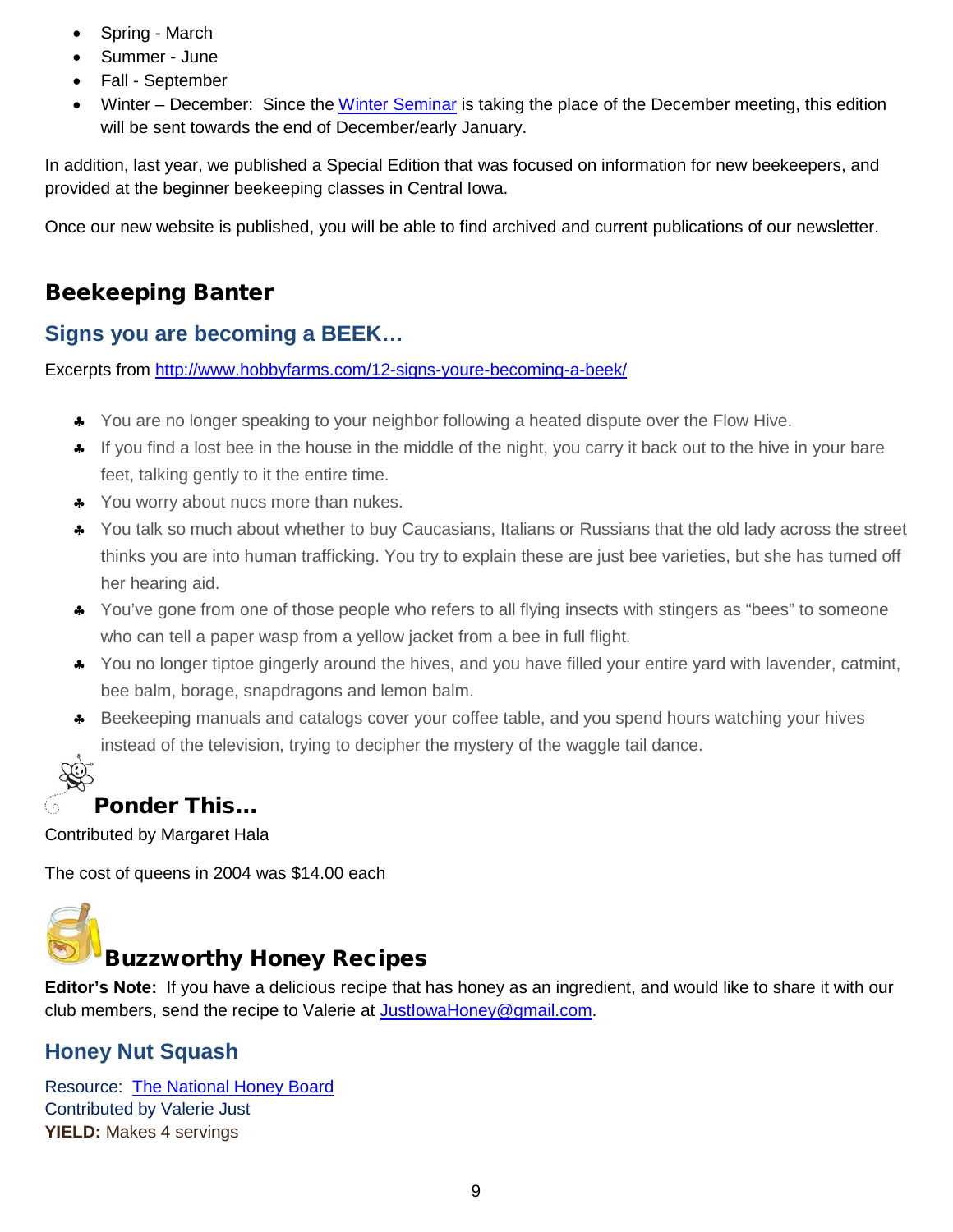

2 Acorn Squash

4 T Honey (or to your taste) 2 T Walnuts 2 T Raisins 2 T Melted Butter (or to your taste) Optional: Orange juice for taste

Cut acorn squash lengthwise into halves; do not remove seeds. Place cut side up in baking pan or on baking sheet. Bake at 400°F 30 to 45 minutes or until soft. Remove seeds and fibers. Combine honey, butter, walnuts, raisins; spoon into squash. Bake 5 to 10 minutes more until lightly glazed.

Microwave Method: Cut acorn squash lengthwise into halves and remove seeds. Microwave according to manufacturer's directions. Combine honey, butter, walnuts, raisins; spoon into squash. Microwave at HIGH (100%) 30 seconds or until thoroughly heated and lightly glazed.

**Note**: We tried out this recipe when my family was here in October – we had butternut squash from our garden. John has a Dairy Science degree, and works for Anderson Ericksen Dairy – so 2 T of butter just didn't suffice! As a matter of fact, we bumped up the honey to 6 T, and were pretty generous with the walnuts, as well! We also peeled the squash and cut it up in larger chunks instead of cutting it into halves – it worked really well. The orange juice was our addition – we make sweet potatoes with a little bit of orange juice, so we tried it on this recipe and liked it.

# <span id="page-9-0"></span>Iowa Department of Agriculture and Land Stewardship News

## <span id="page-9-1"></span>**News from our State Apiarist, Andy Joseph**

By Andy Joseph

Hello.

Sunny but cold as I'm writing this. Time to get adapted to working indoors for the next couple months.

Thanks for a good year. I've enjoyed getting out on the road and working bees with a good number of you. I got to meet a ton of new beekeepers this year, which is among my favorite parts of this work. This past decade has at least tripled the number of beekeepers in our state. The IHPA membership has quadrupled I believe. And today I realized that no less than 36 beekeeping courses are being offered this winter. By contrast, there were 8 courses offered in '08 and '09. Amazing, right?

Most recently the inspection work has focused on the bees being moved out to the almonds. I enjoy this work because of the great group of commercial beekeepers who live here in Iowa. These inspections and the related paperwork allow me to have at least a quick point of contact with these guys. I feel lucky to know them and I typically end up learning a thing or two in our short conversations during this busy time of their year.

Here's hoping your bees are tucked away nicely for the winter. There was plenty of opportunity to get a good mite treatment accomplished and get them heavy with stores of food. Hopefully things have come along well for each of you. On a warmer day, consider checking them to be sure they haven't eaten too much already. While the milder temperatures over the past month allowed us ample opportunity to care for the bees, it also allowed the bees to stay pretty active and burn right through their stores if you weren't paying close enough attention. On a 40+ degree sunny day you can pop a lid and check to be sure they're clustered low with plenty of food above them. I like to find a good day or two around the first of the year to peek in on them. If they're cluster high in the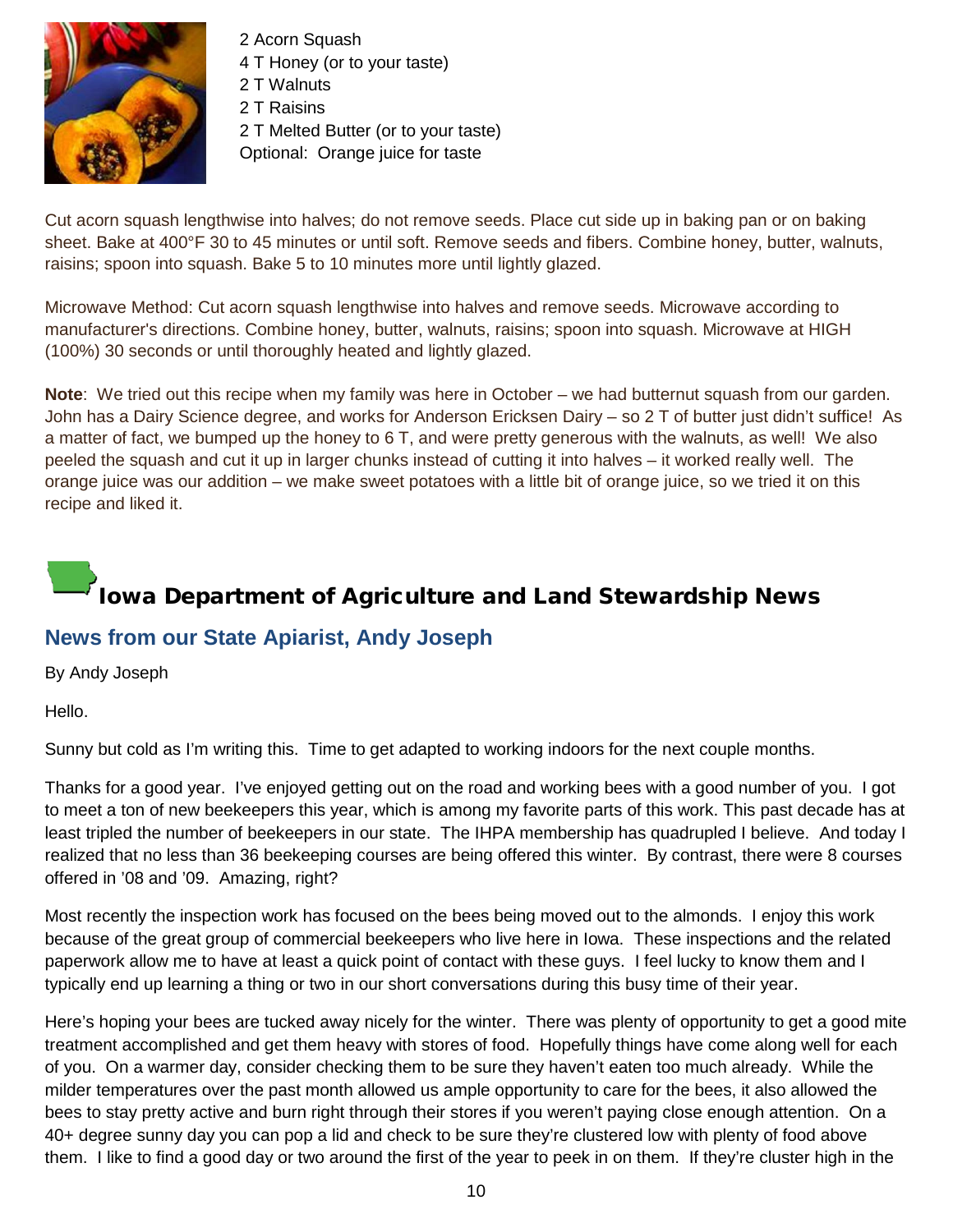hive right under the lid and the box is no longer as heavy as it was, I'll give them some winter food. This supplemental feeding sure is a lot cheaper than buying replacement bees. I've done a lot of "mountain camp" dry sugar feeding in mid / late winter, and it works well but is messy and can be a bit wasteful. The winter patties being sold now are great and aren't too expensive especially if you have just a handful of hives. I encourage you to throw a couple/few on at a time as needed.

For all the hype and excitement over oxalic acid use during the warm season, I'm still not convinced at all that it's worth your time. Hopefully I'll eventually eat my hat, but I think while brood is present, all OA provides is false confidence. Now we've come to the time of year when OA could be just the ticket. Now that we're more-or-less broodless, all we need is that good window of a couple days in the mid-40s. A blast of vaporized OA or a dribble of OA in syrup into loosely clustered bees could kill nearly all the mites remaining in the hive. No brood = no hiding place, and great exposure.

Enjoy the cold and the indoors and the family time and the holidays and the plan-making for spring.

Andy

## <span id="page-10-0"></span>Get to Know Your Club Leadership



## <span id="page-10-1"></span>**Margaret Hala, Board of Director**



We got started in beekeeping because we wanted a fruit tree orchard to supplement the vegetables we were producing for our local Farmer's Market. We had a number of fruit trees planted and after 10 years had not gotten any apples, cherries or apricots. We finally contacted an orchardist for assistance and were told we needed bees to pollenate our trees. We live in a rural area within 1/2 mile of a timber and had originally believed we'd get enough pollination from wild bees, but since that wasn't happening, we knew we needed to take additional steps to be successful.

About this same time, I had someone who was a beekeeper ask me to sell his honey at our Farmer's Market. One thing led to another and we purchased 3 colonies of bees with spring delivery from him with the understanding that we'd study up on beekeeping over the winter. (This was in the mid 80's and before beekeeping classes were available). We contacted our local library and through inter-library loans spent the winter learning about bees.

We got our bees in the spring and I will swear on a stack of bibles I called our 'mentor' every weekend for a year asking questions. Other than buying the bees, the only payment he would take was that we pass our knowledge on to others, so that's what we've tried to do.

I've helped Phil Ebert teach the Beginner Beekeeping class in Marshalltown since it started, I've given talks to every organization that has requested my assistance – I've only accepted donations as a speaking fee.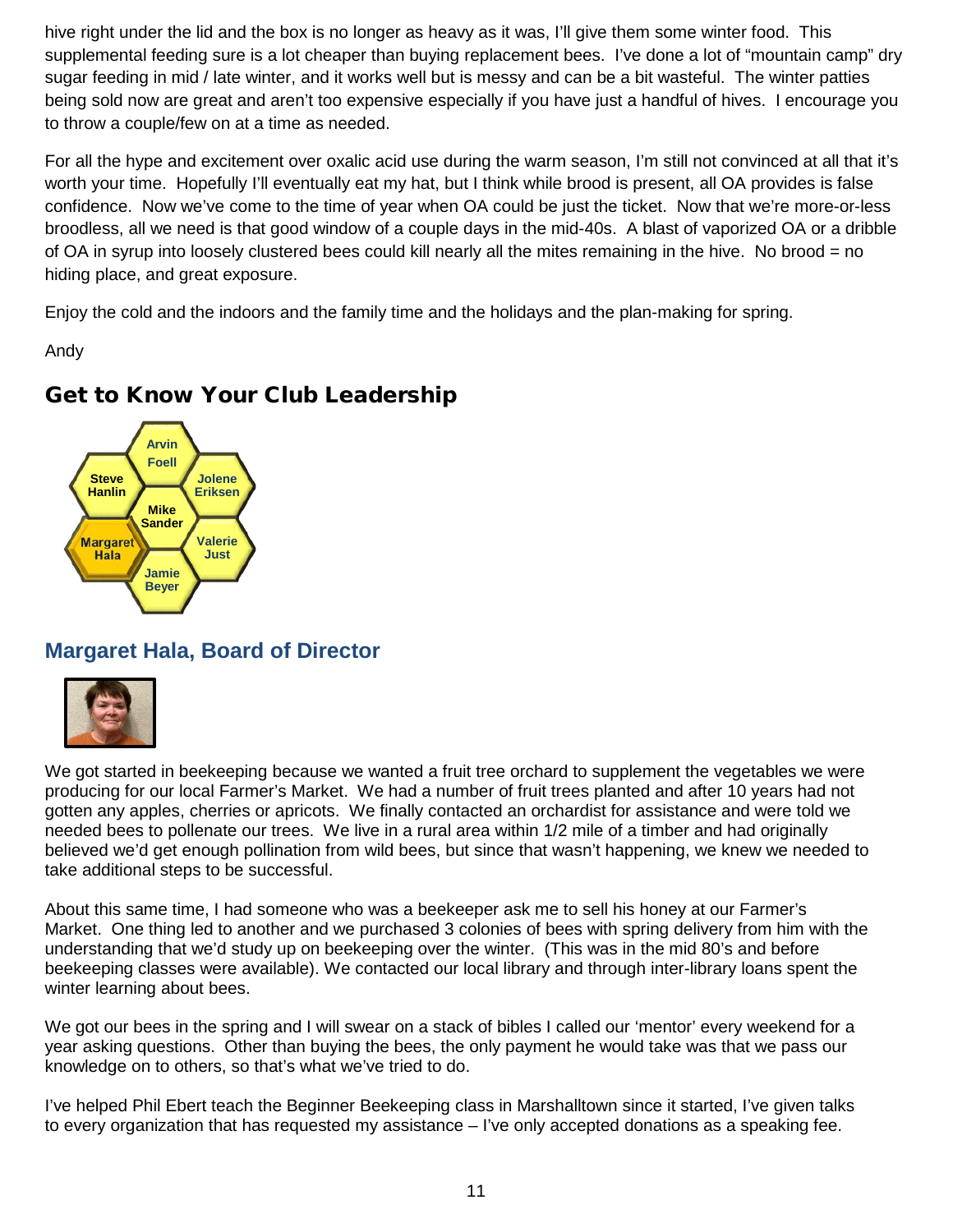I've been active in CIBA since about 1984, first as Secretary then added the Treasurer role as well as the newsletter editor role. I've been involved with the Iowa Honey Producers Association almost as long, although I'm no longer active, but I am a past Secretary and BOD member for that organization.

Bernie and I have given up our acre-plus garden and dropped our colony numbers from a high of 150 to about 40. I still go to three Farmer's Markets each week during the summer and am still a Board of Director member of CIBA.

## <span id="page-11-0"></span>CIBA Member Contributions

<span id="page-11-1"></span>

By Margaret Hala

| <b>Question</b>                                                                                                                                                                                                                                                                                                                                                                    | <b>Margaret Says</b>                                                                                                                                                                                                                                                                                                                                                                                                                                                                                                                                                                                                                                                                                                                                                                                                                                                                                                                                                                                                                                                                                                                                                                                                                                                                                                                                                                                                                    |
|------------------------------------------------------------------------------------------------------------------------------------------------------------------------------------------------------------------------------------------------------------------------------------------------------------------------------------------------------------------------------------|-----------------------------------------------------------------------------------------------------------------------------------------------------------------------------------------------------------------------------------------------------------------------------------------------------------------------------------------------------------------------------------------------------------------------------------------------------------------------------------------------------------------------------------------------------------------------------------------------------------------------------------------------------------------------------------------------------------------------------------------------------------------------------------------------------------------------------------------------------------------------------------------------------------------------------------------------------------------------------------------------------------------------------------------------------------------------------------------------------------------------------------------------------------------------------------------------------------------------------------------------------------------------------------------------------------------------------------------------------------------------------------------------------------------------------------------|
| Q1. I'm gathering<br>information on growing<br>from being a 'hobby<br>beekeeper' to a 'sideline<br>beekeeper' next<br>year. What information<br>can you give me ---where<br>to look, how to succeed,<br>etc.?                                                                                                                                                                      | A beekeeper with under 200 hives is considered a hobbyist. 200-500 hives is sideline<br>and 500+ hives makes you a commercial beekeeper. One of the most important<br>considerations is TIME. It becomes your asset. There are most certainly other<br>considerations. but time MUST be budgeted more efficiently to run 200 hives instead of<br>20 hives. It becomes a more precious commodity. Instead of inspecting every colony<br>weekly or every other week, you will only be able to inspect them thoroughly 2-3 times in<br>the spring, then super them up and hope for the best till you remove the supers. Getting<br>knowledge can be in the form of books from the library, attending meetings and speaking<br>with other beekeepers, working with a larger beekeeping operation to get an idea of<br>what's going to happen, but if you're ready to go from hobby to sideline, you probably<br>know enough to get by. There are other considerations, but another important one is<br>LOCATION. What may support 2-10 colonies when you have 20-30 colonies, may not<br>support 50 when you have 200+, and the more colonies you can get in a yard the less<br>TIME you spend traveling from yard to yard. One thing many do not take into<br>consideration is keeping your equipment in good working order. Poorly maintained<br>equipment creates inefficiencies when you are in the field taking care of your colonies. |
| Q2. I've been keeping<br>bees without chemicals<br>or other manipulations<br>believing this will help my<br>bees to develop, over<br>time, resistance to<br>mites. This is my third<br>year of such beekeeping<br>and I fear they are over<br>the threshold and will all<br>perish this winter. I want<br>to treat, but have sworn<br>not to. I sure could use<br>some kind words. | If you have a child or a pet that is ill, do you not take him or her for treatment? There are<br>some non-chemical treatments that help, but none resulting a 90%+ kill rate of<br>mites. Screened bottom boards allow 5-20% of mites to drop to the ground. Dusting<br>routinely with powdered sugar increases this rate to about 50%. Getting the most<br>hygienic bee strain will also help. Two other methods I've heard about is smoking the<br>hive with Sumac and using Oxalic Acid vaporizer – both methods are a least invasive<br>treatment. You have accepted the husbandry of your bees and must treat them to the<br>best of your ability, which means treating for mites, etc. Your treatment should be<br>investigated to the best of your ability and use the least invasive one, but TREAT in one<br>way or another. Food grade mineral oil, screened bottom boards, essential oils, home<br>grown 'resistant' queens, menthol cough drops and more have been tried and help, but<br>don't manage the situation entirely.                                                                                                                                                                                                                                                                                                                                                                                              |
| Q3. If the goal is to let<br>the bees 'evolve' until<br>they are mite resistant,<br>aren't you slowing the<br>process by saving bees<br>that would otherwise<br>perish without<br>treatments? Wouldn't it<br>be better to let the<br>inferior bees and their<br>mite loads perish?                                                                                                 | Letting the bees perish might help in the rapidity of evolution/resistance to mites, but as a<br>colony crashes the mites don't all die too. Remember they get off bees onto flowers<br>waiting for a new host to latch onto. Bees from a dying colony drift to another colony and<br>infect it as well, thereby causing another hive infection. Eventually all bees could well die<br>before they evolve to become mite resistant. Few of our mellifera colonies have evolved<br>a grooming habit strong enough to survive if left alone. At the present time, unassisted<br>hives die. Resistant or behavioral changes come in steps and it takes several mutations<br>to achieve, so we need to help those colonies that are on the way, but not there yet.                                                                                                                                                                                                                                                                                                                                                                                                                                                                                                                                                                                                                                                                          |
| Q4. I've only got 3<br>colonies, not enough to<br>invest in an extractor or                                                                                                                                                                                                                                                                                                        | One way to melt your old combs is to use an old slow cooker. Put in 1-2 inches of water<br>and add wax pieces you've cut out of the frames. Heat to melt the wax, then turn down<br>to a medium or low heat. You want to melt the wax, not boil the water. Check every 3-5                                                                                                                                                                                                                                                                                                                                                                                                                                                                                                                                                                                                                                                                                                                                                                                                                                                                                                                                                                                                                                                                                                                                                              |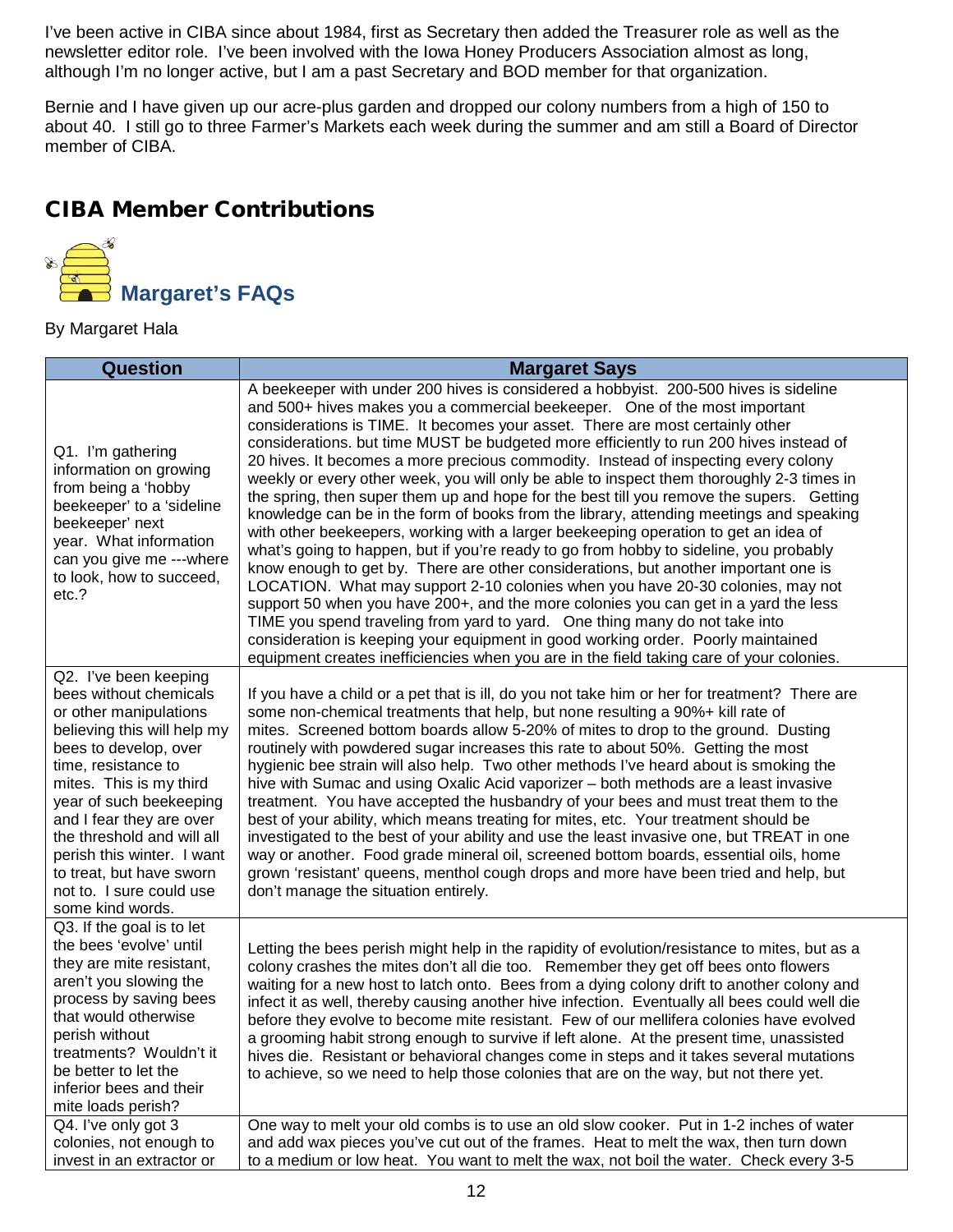| wax melter for<br>myself. How can I melt<br>old combs and what can I<br>do with it?                                                                                           | hours, but don't leave the unit alone all day while you go to work. When melted, pour<br>into mini loaf pans for reuse or sale. Output isn't high, but neither is the chance of flare<br>up.<br>Another method is to use a stainless-steel double boiler to keep the wax away from direct<br>heat. Remember, once you use a pan for wax, it's VERY difficult to get all the wax out of<br>it to use for other (food) purposes. This dark wax is good for dark (green) candles, shoe<br>polish, gun protection, leather protection, lubricating a hinge or other crafts where white<br>wax isn't necessary.                                                                                                                                                                                                                                                                                                                                                                                                                             |
|-------------------------------------------------------------------------------------------------------------------------------------------------------------------------------|----------------------------------------------------------------------------------------------------------------------------------------------------------------------------------------------------------------------------------------------------------------------------------------------------------------------------------------------------------------------------------------------------------------------------------------------------------------------------------------------------------------------------------------------------------------------------------------------------------------------------------------------------------------------------------------------------------------------------------------------------------------------------------------------------------------------------------------------------------------------------------------------------------------------------------------------------------------------------------------------------------------------------------------|
| Q5. Is it safe to use<br>roundup around<br>beehives? I've been told<br>yes and I've been told<br>no.                                                                          | Roundup is an herbicide (weed killer) and as such should be safe to use AROUND<br>bees. I'd make sure not to get it into the colony, but as far as being bad for bees, I really<br>don't know.                                                                                                                                                                                                                                                                                                                                                                                                                                                                                                                                                                                                                                                                                                                                                                                                                                         |
| Q6. Instructors said<br>fungicides can be bad for<br>bees. Why?                                                                                                               | Bees need fungus and have fungus in their guts to process their food, i.e.: nectar, water<br>and pollen, and if the bees or their food sources are sprayed with fungicides it can be<br>detrimental to the bees being able to digest and process food. If you need to use a<br>fungicide on a bee food plant use it when the bees are not there and it has time to dry<br>before the bees visit the plants.                                                                                                                                                                                                                                                                                                                                                                                                                                                                                                                                                                                                                            |
| Q7. I've been told to use<br>9 frames in my supers,<br>but I saw a video where<br>the beekeeper was using<br>8 frames. Does it make a<br>difference? How? Which<br>is better? | The reason for using 8 or 9 frames is to allow for additional space for the bees to extend<br>and draw the comb on the super's frames out farther, which makes uncapping<br>easier. The more the cell is drawn out from the frame the more wax you're cutting off to<br>extract. We use 9 frames with a 9-frame spacer in the supers. If you are making the<br>bees draw the comb on frames in the super, they will draw them out farther so when you<br>put them in the brood chamber they are all ready for use.                                                                                                                                                                                                                                                                                                                                                                                                                                                                                                                     |
| Q8. I heard that using<br>Swiffer Sweeper pads in<br>brood chambers help<br>control hive beetles. Is<br>this true?                                                            | I've heard this also, but have no first-hand knowledge as to whether or not it's true. I do<br>know that putting an unused dryer sheet at doorways deters flying insects from coming<br>in, so I would assume it's pretty much the same thing.                                                                                                                                                                                                                                                                                                                                                                                                                                                                                                                                                                                                                                                                                                                                                                                         |
| Q9. What can I do<br>with/for my bees now that<br>my honey is off and<br>extracted?                                                                                           | Now is the perfect time to decide if you want to enlarge your number of colonies or<br>maintain numbers as they are. If you want to maintain numbers, decide how may<br>queens you want to replace and get them ordered.<br>What are you going to do with any extra brood you have in the spring? (REMEMBER,<br>THE GOAL OF ALL SPECIES IS PROPAGATION AND BEES PROPAGATE BY<br>SWARMING.) Contact other beekeepers to see if they will buy your extra brood, or<br>honey.<br>Sort not-in-use equipment for replacement or repair. Build new frames, but DO NOT<br>install foundation till April/May. Make plans to attend CIBA's auction in April to get more<br>equipment if you plan to expand.<br>Take the time to talk to others. If you want to get out of beekeeping, consign your<br>equipment to the auction so others can use it.<br>After it warms up pull bottom brood chambers and sort them also, then replace frames<br>you remove with frames of drawn comb or foundation to put back on as a second brood<br>chamber. |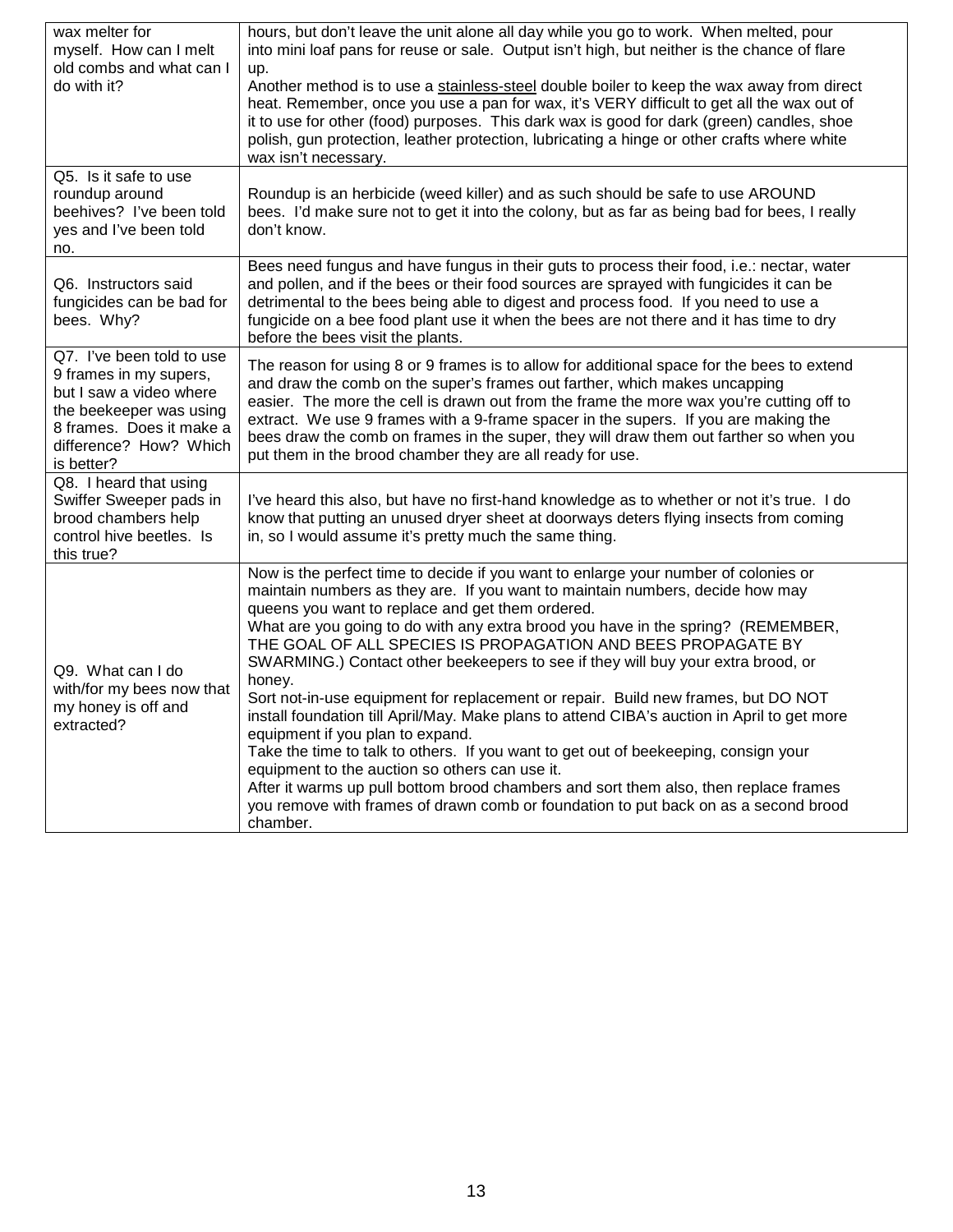## Central Iowa Beekeepers Association (CIBA) 2018 Membership

#### <span id="page-13-0"></span>**Select one:**

- $\Box$  New membership
- Renewal of membership from  $2017$

If this is a renewal, has any of your personal information changed? Yes No

## **Membership Dues**

- $\checkmark$  Membership dues run on a yearly calendar schedule of January 1<sup>st</sup> through December 31<sup>st</sup>.
- $\checkmark$  Dues are payable at the beginning of each new calendar year.
- **Make checks payable to CIBA.**

#### **Select one:**

- \$10 for a **Single** Membership
- \$15 for a **Family** Membership whereby members are residing at the same address
- $\Box$  Waived for a new beekeeper taking a Central lowa beekeeping class this year

Where are you taking your class?

#### **PLEASE PRINT YOUR INFORMATION**

| Home phone (_______) __________- - __________         |  |  | Cell phone (________) ___________- - ___________ |  |  |
|-------------------------------------------------------|--|--|--------------------------------------------------|--|--|
|                                                       |  |  |                                                  |  |  |
| <b>Additional Information for Family Memberships</b>  |  |  |                                                  |  |  |
| Home phone $(\_\_\_\_)$ $\_\_\_\_\_$ - $\_\_\_\_\_\_$ |  |  | Cell phone (_______) __________- - __________    |  |  |
|                                                       |  |  |                                                  |  |  |
|                                                       |  |  |                                                  |  |  |
| Home phone $(\_\_\_\_)$ __________ - __________       |  |  | Cell phone (_______) _________- - __________     |  |  |
|                                                       |  |  |                                                  |  |  |
| Additional name                                       |  |  |                                                  |  |  |
|                                                       |  |  | Cell phone (_______) __________ - __________     |  |  |
|                                                       |  |  |                                                  |  |  |

## **Newsletter/Communication Delivery: Electronic or Mailed Delivery Options**

You can choose between receiving the quarterly newsletter and club communications via electronic delivery (email) or United States Postal Service (USPS) mail delivery.

We encourage electronic delivery for the reasons noted below:

 $\checkmark$  Selecting electronic delivery saves CIBA the cost of postage. That savings allows us to continue to keep membership dues as low as possible and to support other programs with our available resources.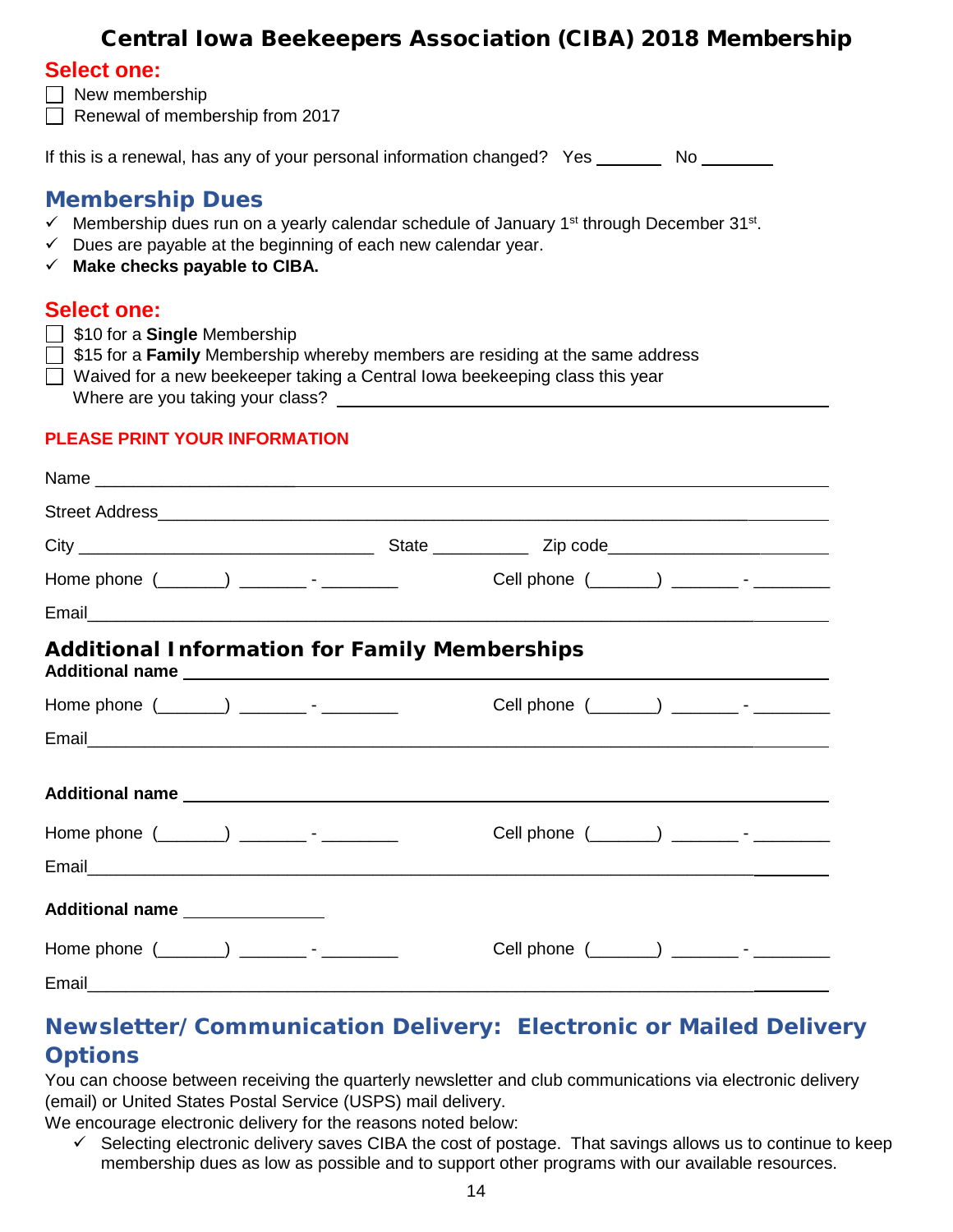$\checkmark$  We can provide more information to you electronically, as noted in the table below.

While we encourage electronic delivery, you need to make a delivery option that serves your needs. This table outlines communications based on delivery selection:

| <b>Communication</b>                | What you will receive based on delivery selection: |                        | <b>Details</b>                                                  |
|-------------------------------------|----------------------------------------------------|------------------------|-----------------------------------------------------------------|
| <b>Type</b>                         | <b>Electronic Delivery</b>                         | <b>Mailed Delivery</b> |                                                                 |
| <b>BEELINE</b>                      | Yes                                                | Yes                    | Quarterly club newsletter                                       |
| Meeting reminders                   | Yes                                                | <b>No</b>              | Mailed reminder postcards have been<br>discontinued             |
| Special information                 | Yes                                                | No                     | Examples: CIBA organizational<br>updates                        |
| Forwarded electronic<br>information | Yes                                                | <b>No</b>              | Examples: IHPA news, upcoming<br>events, etc.                   |
| By-Law changes                      | Yes                                                | Yes                    | Infrequent club By-Law updates                                  |
| Annual Membership<br>Directory      | Yes                                                | Yes                    | We publish an annual membership<br>directory in June each year. |

Note: **Family memberships** receive ONE **mailed** newsletter/membership directory or ONE OR MORE **emailed** newsletters/notices/membership directories/meeting reminders

## **Select one:**

 $\Box$  Mail via USPS

 $\Box$  Email electronic delivery

 $\Box$  Both

## **Membership Directory**

We publish an annual membership directory in June each year, which is shared only with club members.

#### **Select one:**

 $\Box$  Yes, the club can publish my/all family member's information in the Membership Directory

 $\Box$  No, the club may NOT publish my/all family member's information in the Membership Directory

#### **Additional information for the Membership Directory (optional):**

1. How many hives and where are your hives located (# of hives/location)?

Urban Rural

2. How many apiaries (bee yards) do you have?

3. How long have you been beekeeping?

4. How far do you drive to meetings?

## **Ideas for Meeting / Newsletter Topics**

What is your profession?

Would you consider assisting CIBA with your professional skills, if requested?

## **Mail completed form with payment to:**

Valerie Just CIBA Treasurer 4609 Crestmoor Drive Des Moines, IA 50310